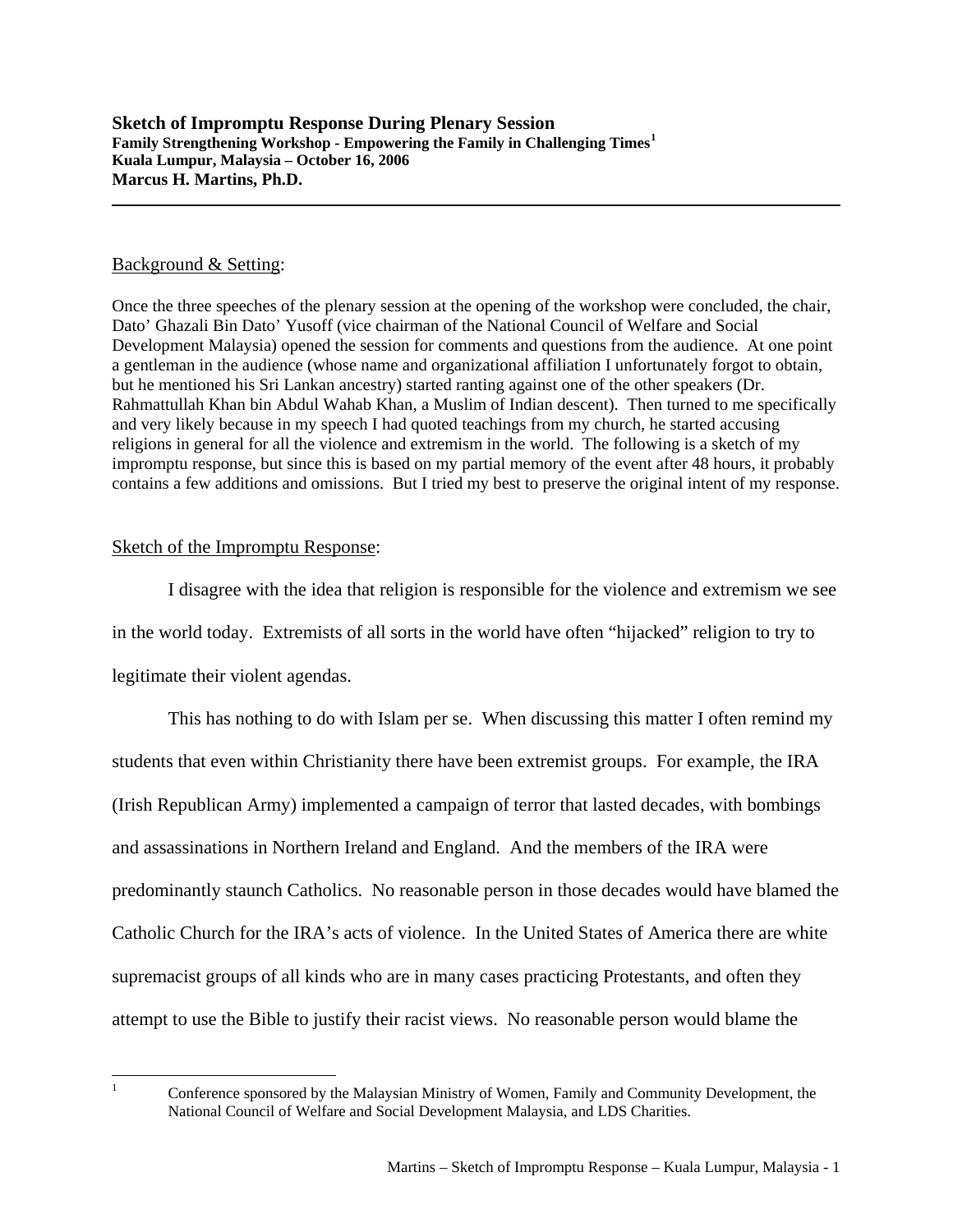Bible or Christian Protestantism as a whole because of such misconstruction of the Christian message.

Allow me to offer a personal example. I am a Brazilian citizen descending from African slaves (I don't know from which countries—maybe Ethiopia, or Angola, or Guinea) and Portuguese slaveholders. It is possible that my existence today may be due to a Portuguese slaveholder's sexual abuse or rape of one of my African ancient grandmothers at some point in the last 200 or 300 years. Should I, in 2006, rant against Portugal and say "I will never speak the Portuguese language again."? Or should I advocate war against Portugal for its sponsorship of slavery in centuries past? That would be stupid! Or, in another example, Spanish conquistadors some 500 years ago were responsible for the pillage of great pre-Columbian civilizations in Mexico, Peru, and other nations in Central and South America. Would it be reasonable for any Latin American nation to declare war against Spain today in order to avenge those wrongs of centuries ago? And what about the Crusades in the Middle Ages?

Yes, mistakes were made through the centuries, but there is nothing we can do about them. We cannot change the past, and hijacking religion to try to validate a violent agenda of vengeance in the present is inappropriate. It's a misuse of religion.

I cannot change the past; all I have is the power to determine how I am going to live in the present. I will teach my children and grandchildren to live in peace. As a religion professor at Brigham Young University – Hawaii, I will teach my students to live in peace. As an ordained bishop in my church, The Church of Jesus Christ of Latter-day Saints (although at this time I am not presiding any congregations, I still hold the ordained office), I will use whatever influence I have with others to invite others to live in peace.